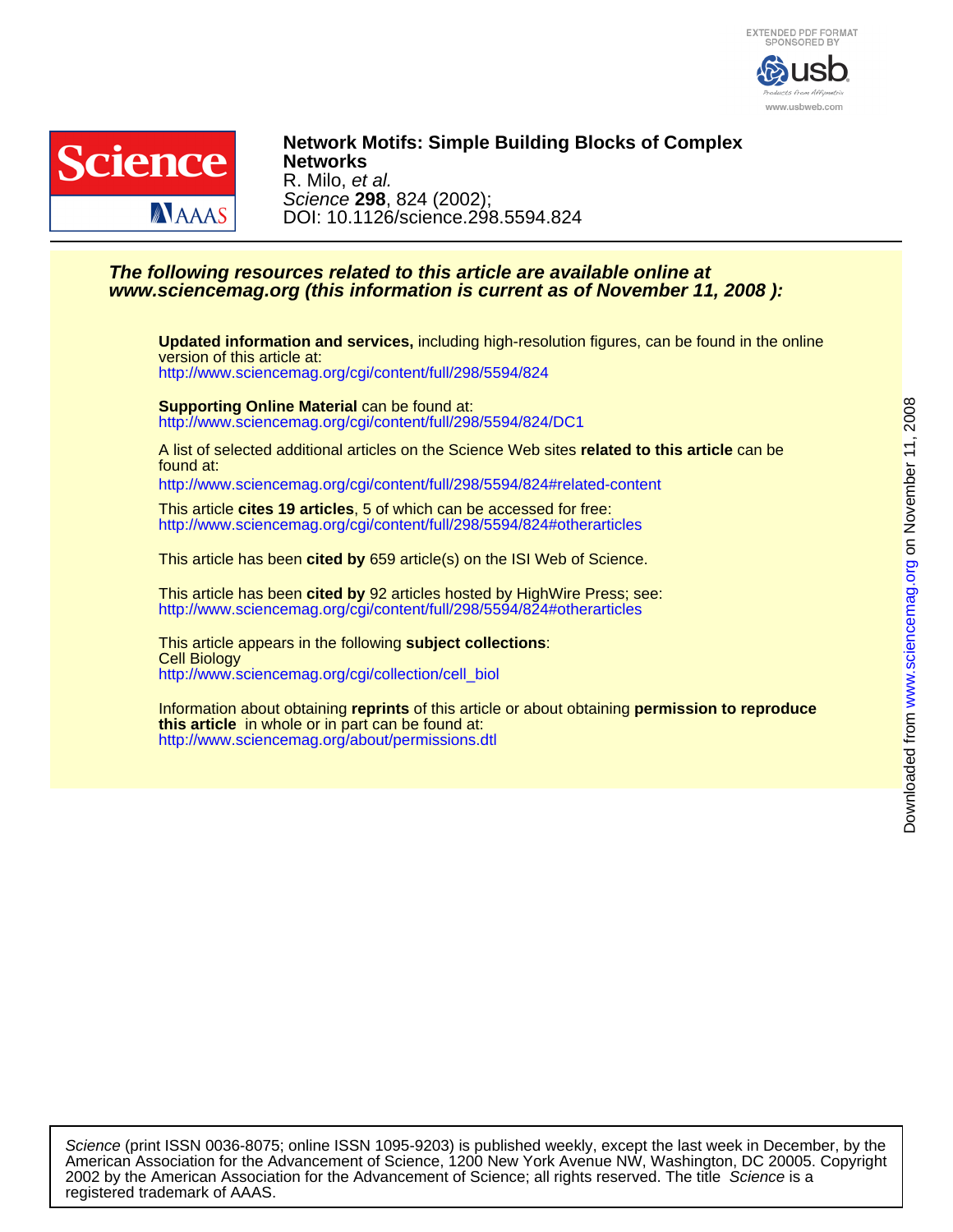Cl concentrations in the Sajama ice core, and to a number of other pedological and geomorphological features indicative of long-term dry climates (*8*, *11*–*14*, *18*). This decline in human activity around the Altiplano paleolakes is seen in most caves, with early and late occupations separated by largely sterile mid-Holocene sediments. However, a few sites, including the caves of Tulan-67 and Tulan-68, show that people did not completely disappear from the area. All of the sites of sporadic occupation are located near wetlands in valleys, near large springs, or where lakes turned into wetlands and subsistence resources were locally still available despite a generally arid climate (*7*, *8*, *19*, *20*)*.*

Archaeological data from surrounding areas suggest that the Silencio Arqueológico applies best to the most arid areas of the central Andes, where aridity thresholds for early societies were critical. In contrast, a weaker expression is to be expected in the more humid highlands of northern Chile (north of 20°S, such as Salar Huasco) and Peru (*21*). In northwest Argentina, the Silencio Arqueológico is found in four of the six known caves (*22*) [see review in (*23*)]. It is also found on the coast of Peru in sites that are associated with ephemeral streams (*24*). The southern limit in Chile and northwest Argentina has yet to be explored.

#### **References and Notes**

- 1. T. Dillehay, *Science* **245**, 1436 (1989).
- 2. D. J. Meltzer *et al.*, *Am. Antiq.* **62**, 659 (1997).
- 3. T. F. Lynch, C. M. Stevenson, *Quat. Res*. **37**, 117 (1992).
- 4. D. H. Sandweiss *et al.*, *Science* **281**, 1830 (1998).
- 5. L. Núñez, M. Grosjean, I. Cartajena, in *Interhemispheric Climate Linkages*, V. Markgraf, Ed. (Academic Press, San Diego, CA 2001), pp. 105–117.
- 6. M. A. Geyh, M. Grosjean, L. Núñez, U. Schotterer, *Quat. Res*. **52**, 143 (1999).
- 7. J. L. Betancourt, C. Latorre, J. A. Rech, J. Quade, K. Rylander, *Science* **289**, 1542 (2000).
- 8. M. Grosjean *et al.*, *Global Planet. Change* **28**, 35 (2001).
- 9. C. Latorre, J. L. Betancourt, K. A. Rylander, J. Quade, *Geol. Soc. Am. Bull*. **114**, 349 (2002).
- 10. Charcoal in layers containing triangular points has been 14C dated at Tuina-1, Tuina-5, Tambillo-1, San Lorenzo-1, and Tuyajto-1 between 13,000 and 9000 cal yr B.P. (table S1 and fig. S1).
- 11. P. A. Baker *et al.*, *Science* **291**, 640 (2001).
- 12. G. O. Seltzer, S. Cross, P. Baker, R. Dunbar, S. Fritz, *Geology* **26**, 167 (1998).
- 13. L. G. Thompson *et al.*, *Science* **282**, 1858 (1998).
- 14. M. Grosjean, *Science* **292**, 2391 (2001).
- 15. E. P. Tonni, written communication.
- 16. M. T. Alberdi, written communication.
- 17. J. Fernandez *et al.*, *Geoarchaeology* **6**, 251 (1991).
- 18. The histogram of middens is processed from (*9*)*.* 19. M. Grosjean, L. Núñez, I. Cartajena, B. Messerli, *Quat*.
- *Res*. **48**, 239 (1997).
- 20. The term Silencio Arqueológico describes the mid-Holocene collapse of human population at those archaeological sites of the Atacama Desert that are vulnerable to multicentennial or millennial-scale drought. The term Silencio Archaeológico does not conflict with the presence of humans at sites that are not susceptible to climate change, such as in spring and river oases that drain large (Pleistocene) aquifers or at sites where wetlands were created during the arid middle Holocene, such as Tulan-67, Tulan-68, and Laguna Miscanti.
- R EPORTS
- 21. M. Aldenderfer, *Science* **241**, 1828 (1988).
- 22. A mid-Holocene hiatus is found at Inca Cueva 4, Huachichocana 3, Pintocamayoc, and Yavi, whereas occupation continued at the oases of Susques and Quebrada Seca.
- 23. L. Núñez et al., *Estud. Atacamenos* 17, 125 (1999).
- 24. D. H. Sandweiss, K. A. Maasch, D. G. Anderson, *Science* **283**, 499 (1999).
- 25. Grants from the National Geographic Society (5836- 96), the Swiss National Science Foundation (21-57073), and Fondo Nacional de Desarrollo Cien-

tífico y Tecnológico (1930022) and comments by J. P. Bradbury, B. Meggers, G. Seltzer, and D. Stanford are acknowledged.

#### **Supporting Online Material**

www.sciencemag.org/cgi/content/full/298/5594/821/ D<sub>C</sub>1

Figs. S1 to S3 Tables S1 and S2

22 July 2002; accepted 9 September 2002

## Network Motifs: Simple Building Blocks of Complex Networks

R. Milo,<sup>1</sup> S. Shen-Orr,<sup>1</sup> S. Itzkovitz,<sup>1</sup> N. Kashtan,<sup>1</sup> D. Chklovskii,<sup>2</sup> U.  $Alon<sup>1</sup>*$ 

Complex networks are studied across many fields of science. To uncover their structural design principles, we defined "network motifs," patterns of interconnections occurring in complex networks at numbers that are significantly higher than those in randomized networks. We found such motifs in networks from biochemistry, neurobiology, ecology, and engineering. The motifs shared by ecological food webs were distinct from the motifs shared by the genetic networks of *Escherichia coli* and *Saccharomyces cerevisiae* or from those found in the World Wide Web. Similar motifs were found in networks that perform information processing, even though they describe elements as different as biomolecules within a cell and synaptic connections between neurons in *Caenorhabditis elegans*. Motifs may thus define universal classes of networks. This approach may uncover the basic building blocks of most networks.

Many of the complex networks that occur in nature have been shown to share global statistical features (*1–10*). These include the "small world" property (*1–9*) of short paths between any two nodes and highly clustered connections. In addition, in many natural networks, there are a few nodes with many more connections than the average node has. In these types

<sup>1</sup>Departments of Physics of Complex Systems and Molecular Cell Biology, Weizmann Institute of Science, Rehovot, Israel 76100. <sup>2</sup>Cold Spring Harbor Laboratory, Cold Spring Harbor, NY 11724, USA.

decays as a power law  $p(k) \sim k^{-\gamma}$  (where  $\gamma$  is often between 2 and 3). To go beyond these global features would require an understanding of the basic structural elements particular to each class of networks (*9*). To do this, we developed an algorithm for detecting network motifs: recurring, significant patterns of interconnections. A detailed application to a gene regulation network has been presented (*11*). Related methods were used to test hypotheses on social networks (*12, 13*). Here we generalize this approach to virtually any type of connectivity graph and find the striking appearance of

of networks, termed "scale-free networks" (*4, 6*), the fraction of nodes having *k* edges, *p*(*k*),

\*To whom correspondence should be addressed. Email: urialon@weizmann.ac.il

**Fig. 1.** (**A**) Examples of interactions represented by directed edges between nodes in some of the networks used for the present study. These networks go from the scale of biomolecules (transcription factor protein X binds regulatory DNA regions of a gene to regulate the production rate<br>of protein Y), of protein through cells (neuron X is synaptically connected to neuron Y), to organisms (X



feeds on Y). (**B**) All 13 types of three-node connected subgraphs.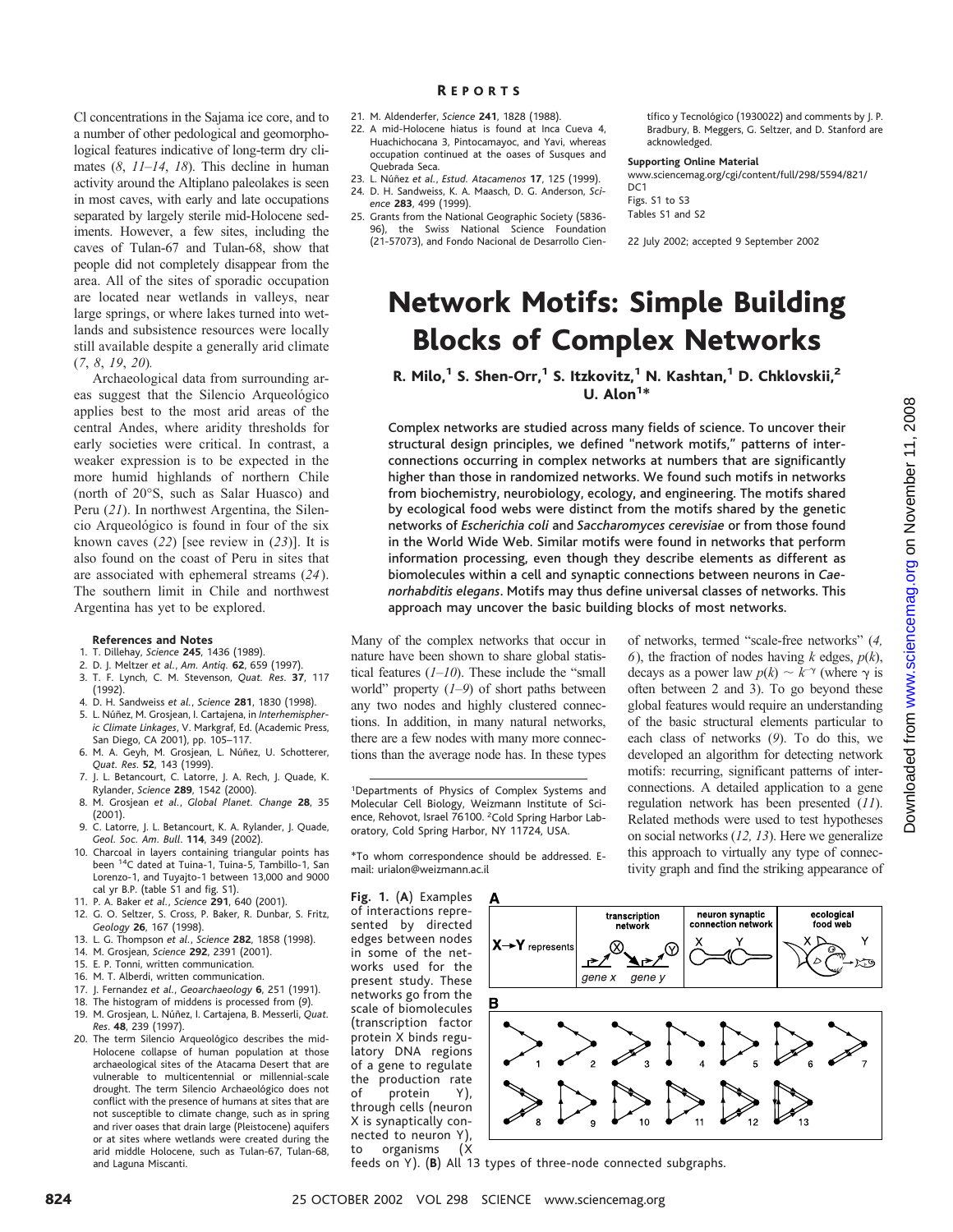motifs in networks representing a broad range of natural phenomena.

We started with networks where the interactions between nodes are represented by directed edges (Fig. 1A). Each network was scanned for all possible *n*-node subgraphs (in the present study,  $n = 3$  and 4), and the number of occurrences of each subgraph was recorded. Each network contains numerous types of *n*node subgraphs (Fig. 1B). To focus on those that are likely to be important, we compared the real network to suitably randomized networks (*12–16*) and only selected patterns appearing in the real network at numbers significantly higher than those in the randomized networks (Fig. 2). For a stringent comparison, we used randomized networks that have the same single-node characteristics as does the real network: Each node in the randomized networks has the same

number of incoming and outgoing edges as the corresponding node has in the real network. The comparison to this randomized ensemble accounts for patterns that appear only because of the single-node characteristics of the network (e.g., the presence of nodes with a large number of edges). Furthermore, the randomized networks used to calculate the significance of *n*node subgraphs were generated to preserve the same number of appearances of all  $(n - 1)$ -node subgraphs as in the real network (*17, 18*). This ensures that a high significance was not assigned to a pattern only because it has a highly significant subpattern. The "network motifs" are those patterns for which the probability *P* of appearing in a randomized network an equal or greater number of times than in the real network is lower than a cutoff value (here  $P = 0.01$ ). Patterns that are functionally important but not



**Fig. 2.** Schematic view of network motif detection. Network motifs are patterns that recur much more frequently (**A**) in the real network than (**B**) in an ensemble of randomized networks. Each node in the randomized networks has the same number of incoming and outgoing edges as does the corresponding node in the real network. Red dashed lines indicate edges that participate in the feedforward loop motif, which occurs five times in the real network.

**Fig. 3.** Concentration *C* of the feedforward loop motif in real and randomized subnetworks of the *E. coli* transcription network (*11*). *C* is the number of appearances of the motif divided by the total number of appearances of all connected three-node subgraphs (Fig. 1B). Subnetworks of size *S* were generated by choosing a node at random and adding to it nodes connected by an incoming or outgoing edge, until *S* nodes were obtained, and then including all of the edges between these *S* nodes present in the full network. Each of the subnetworks was randomized



(*17, 18*) (shown are mean and SD of 400 subnetworks of each size).

statistically significant could exist, which would be missed by our approach.

We applied the algorithm to several networks from biochemistry (transcriptional gene regulation), ecology (food webs), neurobiology (neuron connectivity), and engineering (electronic circuits, World Wide Web). The network motifs found are shown in Table 1. Transcription networks are biochemical networks responsible for regulating the expression of genes in cells (*11, 19*). These are directed graphs, in which the nodes represent genes (Fig. 1A). Edges are directed from a gene that encodes for a transcription factor protein to a gene transcriptionally regulated by that transcription factor. We analyzed the two best characterized transcriptional regulation networks, corresponding to organisms from different kingdoms: a eukaryote (the yeast *Saccharomyces cerevisiae*) (*20*) and a bacterium (*Escherichia coli*) (*11, 19*). The two transcription networks show the same motifs: a three-node motif termed "feedforward loop" (*11*) and a four-node motif termed "bi-fan." These motifs appear numerous times in each network (Table 1), in nonhomologous gene systems that perform diverse biological functions. The number of times they appear is more than 10 standard deviations greater than their mean number of appearances in randomized networks. Only these subgraphs, of the 13 possible different three-node subgraphs (Fig. 1B) and 199 different four-node subgraphs, are significant and are therefore considered network motifs. Many other three- and four-node subgraphs recur throughout the networks, but at numbers that are less than the mean plus 2 standard deviations of their appearance in randomized networks.

We next applied the algorithm to ecosystem food webs (*21, 22*), in which nodes represent groups of species. Edges are directed from a node representing a predator to the node representing its prey. We analyzed data collected by different groups at seven distinct ecosystems (*22*), including both aquatic and terrestrial habitats. Each of the food webs displayed one or two three-node network motifs and one to five four-node network motifs. One can define the "consensus motifs" as the motifs shared by networks of a given type. Five of the seven food webs shared one three-node motif, and all seven shared one four-node motif (Table 1). In contrast to the three-node motif (termed "three chain"), the three-node feedforward loop was underrepresented in the food webs. This suggests that direct interactions between species at a separation of two layers [as in the case of omnivores (*23*)] are selected against. The biparallel motif indicates that two species that are prey of the same predator both tend to share the same prey. Both network motifs may thus represent general tendencies of food webs (*21, 22*).

We next studied the neuronal connectivity network of the nematode *Caenorhabditis elegans* (*24*). Nodes represent neurons (or neuron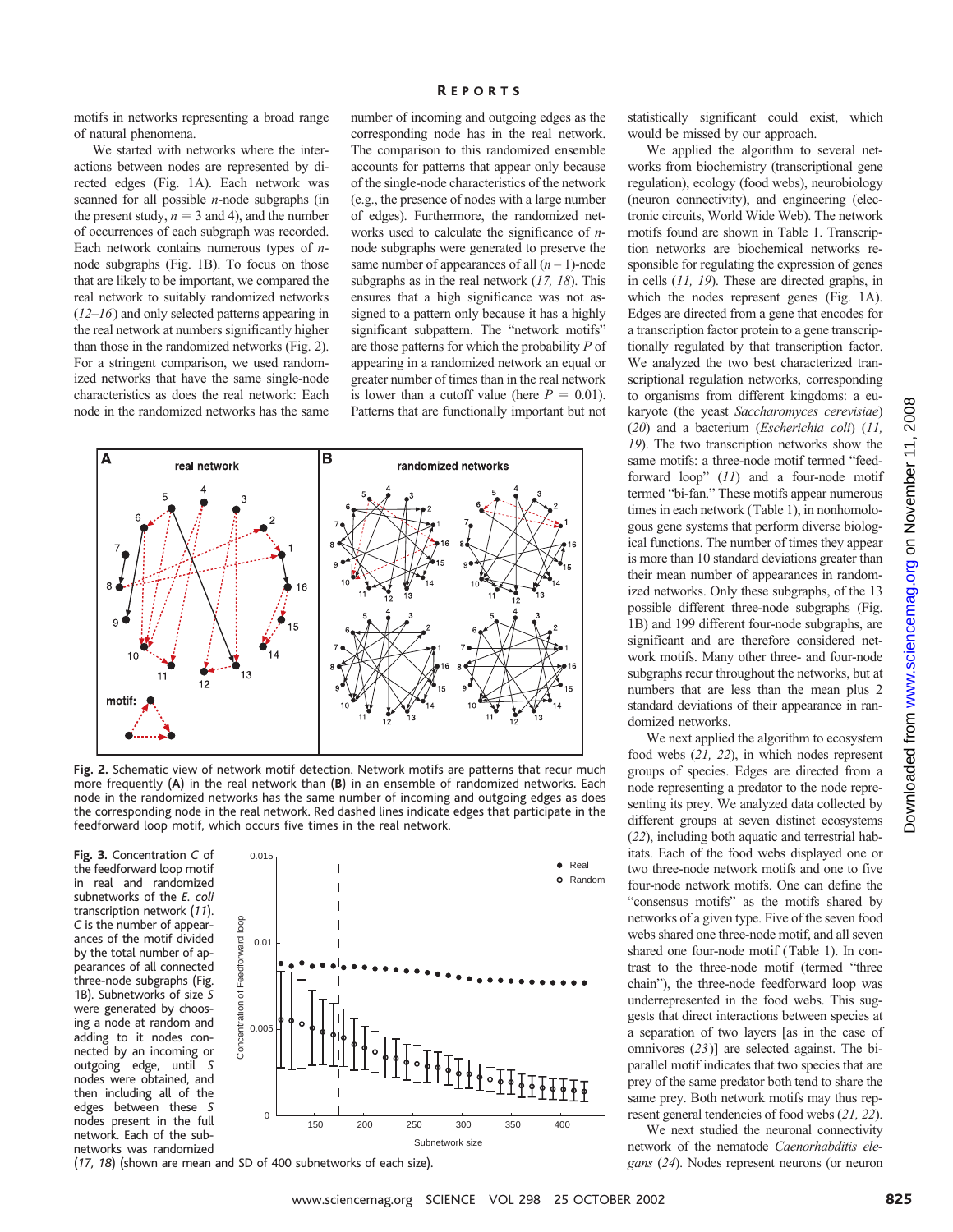#### R EPORTS

classes), and edges represent synaptic connections between the neurons. We found the feedforward loop motif in agreement with anatomical observations of triangular connectivity structures (*24*). The four-node motifs include the bi-fan and the bi-parallel (Table 1). Two of these motifs (feedforward loop and bi-fan) were

also found in the transcriptional gene regulation networks. This similarity in motifs may point to a fundamental similarity in the design constraints of the two types of networks. Both networks function to carry information from sensory components (sensory neurons/transcription factors regulated by biochemical signals) to ef-

**Table 1.** Network motifs found in biological and technological networks. The numbers of nodes and edges for each network are shown. For each motif, the numbers of appearances in the real network (*N*real) and in the randomized networks ( $N_{rand}$   $\pm$  SD, all values rounded) (17, 18) are shown. The P value of all motifs is  $P < 0.01$ , as determined by comparison to 1000 randomized networks (100 in the case of the World Wide Web). As a qualitative measure of statistical significance, the *Z* score =  $(N_{\text{real}} - N_{\text{rand}})/SD$  is shown. NS, not significant. Shown are motifs that occur at least  $U = 4$  times with completely different sets of nodes. The networks are as follows (*18*): transcription interactions between regulatory proteins and genes in the bacterium *E. coli* (*11*) and the yeast *S. cerevisiae* (*20*); synaptic connections between neurons in *C. elegans*, including neurons connected by at least five synapses (*24*); trophic interactions in ecological food webs (*22*), representing pelagic and benthic species (Little Rock Lake), birds, fishes, invertebrates (Ythan Estuary), primarily larger fishes (Chesapeake Bay), lizards (St. Martin Island), primarily invertebrates (Skipwith Pond), pelagic lake species (Bridge Brook Lake), and diverse desert taxa (Coachella Valley); electronic sequential logic circuits parsed from the ISCAS89 benchmark set (*7, 25*), where nodes represent logic gates and flip-flops ( presented are all five partial scans of forward-logic chips and three digital fractional multipliers in the benchmark set); and World Wide Web hyperlinks between Web pages in a single domain (*4*) (only three-node motifs are shown). e, multiplied by the power of 10 (e.g., 1.46e6  $= 1.46 \times 10^6$ .

| Network                                                                                      | Nodes                                        | Edges                                         | $N_{\text{real}}$                              | $N_{\text{rand}}$ $\pm$ SD                                                                                 | Z score                                                   | $N_{\text{real}}$                              | $N_{\text{rand}}$ $\pm$ SD                                                                              | Z score                              | $N_{\text{real}}$                                | $N_{\text{rand}}$ $\pm$ SD                                         | Z score                           |
|----------------------------------------------------------------------------------------------|----------------------------------------------|-----------------------------------------------|------------------------------------------------|------------------------------------------------------------------------------------------------------------|-----------------------------------------------------------|------------------------------------------------|---------------------------------------------------------------------------------------------------------|--------------------------------------|--------------------------------------------------|--------------------------------------------------------------------|-----------------------------------|
| <b>Gene regulation</b><br>(transcription)                                                    |                                              | $\mathbf x$<br>$\vee$<br>Y<br>Ψ               |                                                | Feed-<br>forward<br>loop                                                                                   | X<br>z                                                    | W                                              | Bi-fan                                                                                                  |                                      |                                                  |                                                                    |                                   |
| E. coli<br>S. cerevisiae*                                                                    | 424<br>685                                   | 519<br>1,052                                  | 40<br>70                                       | γz<br>$7 \pm 3$<br>$11 \pm 4$                                                                              | 10<br>14                                                  | 203<br>1812                                    | $47 \pm 12$<br>$300 \pm 40$                                                                             | 13<br>41                             |                                                  |                                                                    |                                   |
| <b>Neurons</b>                                                                               |                                              |                                               |                                                | X<br>V<br>$\check{\mathbb{V}}$<br>z                                                                        | Feed-<br>forward<br>loop                                  | x<br>z                                         | W                                                                                                       | Bi-fan                               | x                                                | 7<br>.Z<br>w                                                       | Bi-<br>parallel                   |
| C. elegans+                                                                                  | 252                                          | 509                                           | 125                                            | $90 \pm 10$                                                                                                | 3.7                                                       | 127                                            | $55 \pm 13$                                                                                             | 5.3                                  | 227                                              | $35 \pm 10$                                                        | 20                                |
| Food webs                                                                                    |                                              |                                               |                                                | X<br>$\vee$<br>Y<br>Ψ<br>z                                                                                 | <b>Three</b><br>chain                                     | $\mathbf X$<br>V<br>Y.<br>W                    | Υ<br>$\boldsymbol{\mathcal{U}}^{\mathbf{Z}}$                                                            | Bi-<br>parallel                      |                                                  |                                                                    |                                   |
| Little Rock<br>Ythan<br>St. Martin<br>Chesapeake<br>Coachella<br>Skipwith<br><b>B.</b> Brook | 92<br>83<br>42<br>31<br>29<br>25<br>25       | 984<br>391<br>205<br>67<br>243<br>189<br>104  | 3219<br>1182<br>469<br>80<br>279<br>184<br>181 | $3120 \pm 50$<br>$1020 \pm 20$<br>$450 \pm 10$<br>$82 \pm 4$<br>$235 \pm 12$<br>$150 \pm 7$<br>$130 \pm 7$ | 2.1<br>7.2<br><b>NS</b><br><b>NS</b><br>3.6<br>5.5<br>7.4 | 7295<br>1357<br>382<br>26<br>181<br>397<br>267 | $2220 \pm 210$<br>$230 \pm 50$<br>$130 \pm 20$<br>$5 \pm 2$<br>$80 \pm 20$<br>$80 \pm 25$<br>$30 \pm 7$ | 25<br>23<br>12<br>8<br>5<br>13<br>32 |                                                  |                                                                    |                                   |
| <b>Electronic circuits</b><br>(forward logic chips)                                          |                                              |                                               |                                                | X<br>Ψ<br>Y<br>Ŵ                                                                                           | Feed-<br>forward<br>loop                                  | X<br>z                                         | Y<br>W                                                                                                  | Bi-fan                               | x<br>Y<br>71                                     | 7<br>z                                                             | Bi-<br>parallel                   |
| s15850<br>s38584<br>s38417<br>s9234<br>s13207                                                | 10,383<br>20,717<br>23,843<br>5,844<br>8,651 | 14,240<br>34,204<br>33,661<br>8,197<br>11,831 | 424<br>413<br>612<br>211<br>403                | Z.<br>$2 \pm 2$<br>$10 \pm 3$<br>$3 \pm 2$<br>$2 \pm 1$<br>$2 \pm 1$                                       | 285<br>120<br>400<br>140<br>225                           | 1040<br>1739<br>2404<br>754<br>4445            | $1 \pm 1$<br>$6 \pm 2$<br>$1 \pm 1$<br>$1 \pm 1$<br>$1 \pm 1$                                           | 1200<br>800<br>2550<br>1050<br>4950  | 480<br>711<br>531<br>209<br>264                  | W<br>$2 \pm 1$<br>$9 \pm 2$<br>$2 \pm 2$<br>$1 \pm 1$<br>$2 \pm 1$ | 335<br>320<br>340<br>200<br>200   |
| <b>Electronic circuits</b><br>(digital fractional multipliers)                               |                                              |                                               | $\mathbf x$<br>1<br>$Y \leq$<br>z              |                                                                                                            | Three-<br>node<br>feedback<br>loop                        | Y<br>$\mathbf x$<br>VŁ<br>W<br>z<br>W          |                                                                                                         | Bi-fan                               | →Y<br>$\mathbf{X}$<br>$z \leq$<br>W              |                                                                    | Four-<br>node<br>feedback<br>loop |
| s208<br>s420<br>s838‡                                                                        | 122<br>252<br>512                            | 189<br>399<br>819                             | 10<br>20<br>40                                 | $1 \pm 1$<br>$1 \pm 1$<br>$1 \pm 1$                                                                        | 9<br>18<br>38                                             | $\overline{4}$<br>10<br>22                     | $1 \pm 1$<br>$1 \pm 1$<br>$1 \pm 1$                                                                     | 3.8<br>10<br>20                      | 5<br>11<br>23                                    | $1 \pm 1$<br>$1 \pm 1$<br>$1 \pm 1$                                | 5<br>11<br>25                     |
| World Wide Web                                                                               |                                              |                                               | $\Rightarrow x$                                | X<br>V<br>V<br>V                                                                                           | Feedback<br>with two<br>mutual<br>dyads                   | $\overline{\mathbf{x}}$<br>Y←                  | $\geq z$                                                                                                | Fully<br>connected<br>triad          | $\overline{\mathbf{x}}$<br>$Y \leftrightarrow Z$ |                                                                    | <b>Uplinked</b><br>mutual<br>dyad |
| nd.edu§                                                                                      | 325,729                                      | 1.46e6                                        | 1.1e5                                          | $2e3 \pm 1e2$                                                                                              | 800                                                       | 6.8e6                                          | $5e4 \pm 4e2$                                                                                           | 15,000                               | 1.2e6                                            | $1e4 \pm 2e2$                                                      | 5000                              |

 $*$ Has additional four-node motif: (X→Z, W; Y→Z, W; Z→W),  $N_{\text{real}}$  = 150,  $N_{\text{rand}}$  = 85  $\pm$  15, *Z* = 4. †Has additional four-node motif: (X→Y, Z; Y→Z; Z→W), N<sub>real</sub> = 204, N<sub>rand</sub> = 80 ± 20, Z = 6. The three-node pattern (X→Y, Z; Y→Z;<br>Z→Y) also occurs significantly more than at random. It is not a motif by the present definition because it appear with completely distinct sets of nodes more than  $U = 4$  times.  $\quad$  ‡Has additional four-node motif: (X→Y;<br>Y→Z, W; Z→X; W→X), N<sub>real</sub> = 914, N<sub>rand</sub> = 500 ± 70, Z = 6. §Has two additional three-node motifs: (X→Y, Y→Z; Z→Y), *N<sub>real</sub> = 3e5, N<sub>rand</sub> = 1.4e3 ± 6e1, Z = 6000, and (X→Y, Z; Y→Z), <i>N<sub>real</sub> = 5e5, N<sub>rand</sub> = 9e4 ± 1.5e3,*  $Z = 250$ .

fectors (motor neurons/structural genes). The feedforward loop motif common to both types of networks may play a functional role in information processing. One possible function of this circuit is to activate output only if the input signal is persistent and to allow a rapid deactivation when the input goes off (*11*). Indeed, many of the input nodes in the neural feedforward loops are sensory neurons, which may require this type of information processing to reject transient input fluctuations that are inherent in a variable or noisy environment.

We also studied several technological networks. We analyzed the ISCAS89 benchmark set of sequential logic electronic circuits (*7, 25*). The nodes in these circuits represent logic gates and flip-flops. These nodes are linked by directed edges. We found that the motifs separate the circuits into classes that correspond to the circuit's functional description. In Table 1, we present two classes, consisting of five forwardlogic chips and three digital fractional multipliers. The digital fractional multipliers share three motifs, including three- and four-node feedback loops. The forward logic chips share the feedforward loop, bi-fan, and bi-parallel motifs, which are similar to the motifs found in the genetic and neuronal information-processing networks. We found a different set of motifs in a network of directed hyperlinks between World Wide Web pages within a single domain (*4*). The World Wide Web motifs may reflect a design aimed at short paths between related pages. Application of our approach to nondirected networks shows distinct sets of motifs in networks of protein interactions and Internet router connections (*18*).

None of the network motifs shared by the food webs matched the motifs found in the gene regulation networks or the World Wide Web. Only one of the food web consensus motifs also appeared in the neuronal network. Different motif sets were found in electronic circuits with different functions. This suggests that motifs can define broad classes of networks, each with specific types of elementary structures. The motifs reflect the underlying processes that generated each type of network; for example, food webs evolve to allow a flow of energy from the bottom to the top of food chains, whereas gene regulation and neuron networks evolve to process information. Information processing seems to give rise to significantly different structures than does energy flow.

We further characterized the statistical significance of the motifs as a function of network size, by considering pieces of various sizes (subnetworks) of the full network. The concentration of motifs in the subnetworks is about the same as that in the full network (Fig. 3). In contrast, the concentration of the corresponding subgraphs in the randomized versions of the subnetworks decreases sharply with size. In analogy with statistical physics, the number of appearances of each motif in the real networks